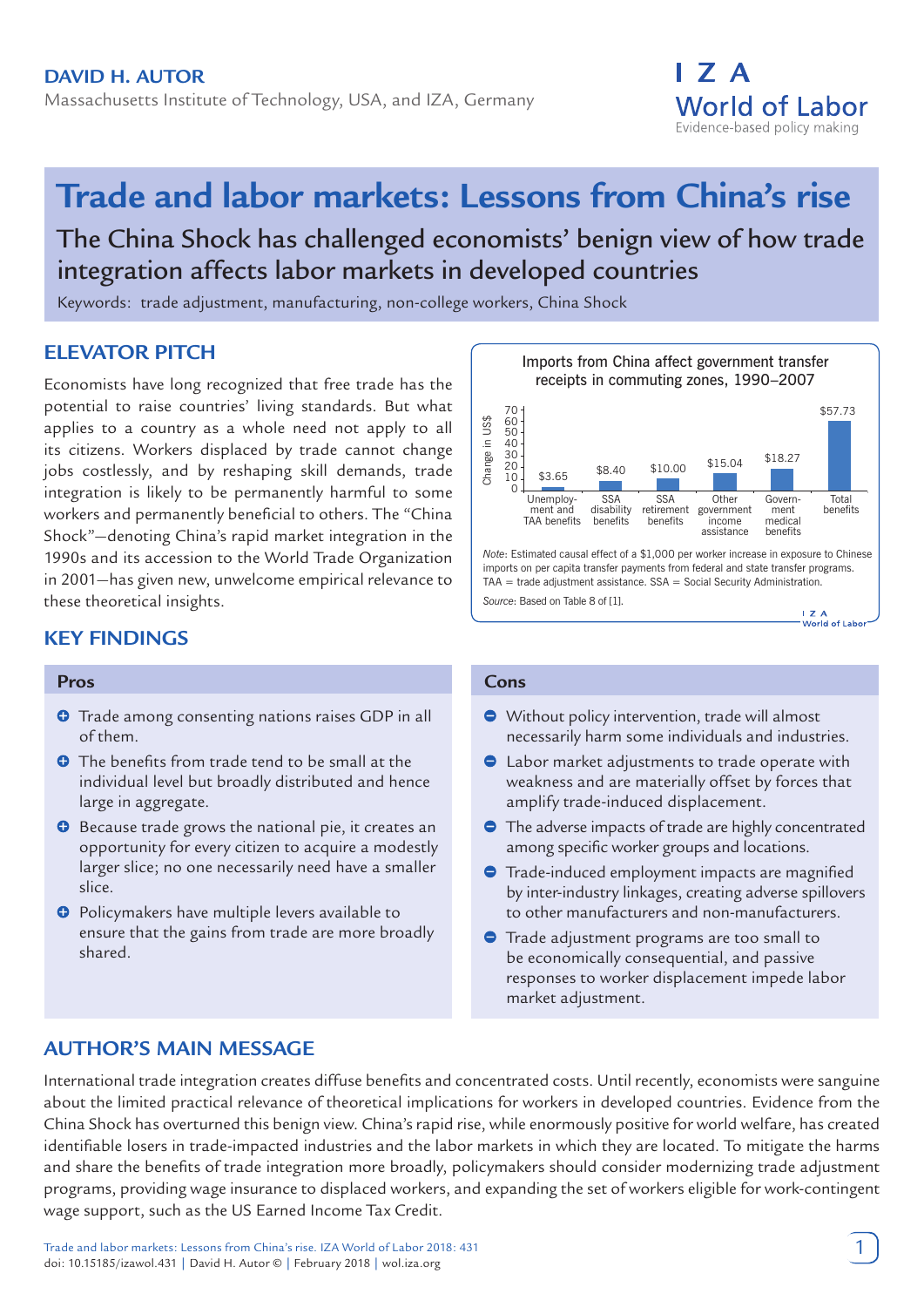# **MOTIVATION**

The costs and benefits of free trade are among the most contentious topics in economic policy, no less today than two centuries ago when David Ricardo developed the theory of comparative advantage. While economists often argue in policy discussions—though not in textbooks—that trade is Pareto improving (i.e. at least one party wins without any other party losing), most laypeople view it as a constant-sum game, wherein exporters win and importers lose. In truth, both views are oversimplified. Trade grows the economic pie that is, it is not constant-sum—but it typically shrinks the slices received by some citizens. Economic policy must grapple with how to maximize the shared gains while mitigating the concentrated costs that accompany trade integration.

# **DISCUSSION OF PROS AND CONS**

## **The conventional wisdom**

Introductory theory treats trade between nations as not typically being Pareto improving. In their undergraduate textbook, Paul Krugman and Maurice Obstfeld write: "Owners of a country's abundant factors gain from trade, but owners of a country's scarce factors lose. [...] [C]ompared with the rest of the world the United States is abundantly endowed with highly skilled labor and [...] low-skilled labor is correspondingly scarce. This means that international trade tends to make low-skilled workers in the United States worse off—not just temporarily, but on a sustained basis" [2].

For the first three or four decades after World War II, however, there was little cause to question the benefits of trade. Most trade occurred between nations with similar average incomes, which meant that any distributional impacts were limited. The rise of inequality in the 1980s and 1990s spurred an extensive literature that sought to quantify the contributing roles of trade, technology, labor market institutions, and other factors. A reasonable summary of the consensus around 2000 was: (i) Trade had not been a major contributor to declining manufacturing employment or rising wage inequality in developed countries over the past several decades. (ii) If displaced by trade, workers employed in regions specializing in import-competing sectors could easily move to other labor markets. (iii) Due to the "law of one price" for skills—meaning that skills, like currency, have the same market value anywhere within a given country—any adverse effects of trade on low-skilled workers would reduce the wages of this group nationally, rather than primarily affecting the outcomes of trade-exposed workers [3].

Based on these observations, it was generally held that while trade might modestly affect national wage levels, it would have no effect on regional or local employment

## **The law of one price**

The law of one price stipulates that a commodity must sell for the same price in all locations at a given point in time due to the force of arbitrage (that is, if prices differ between two markets, commodities will be bought in the cheaper market and sold into the more expensive one until prices converge). Applied to labor markets, it says that all workers of the same skill level should be expected to receive the same hourly wage, regardless of where they work or even what job they do. If this law held literally, then a fall in demand for Java programmers in New York would reduce wages of Java programmers equally (and modestly) in all parts of the US, meaning that New York-based Java programmers would see no larger a decline in wages than those in Wichita, Kansas.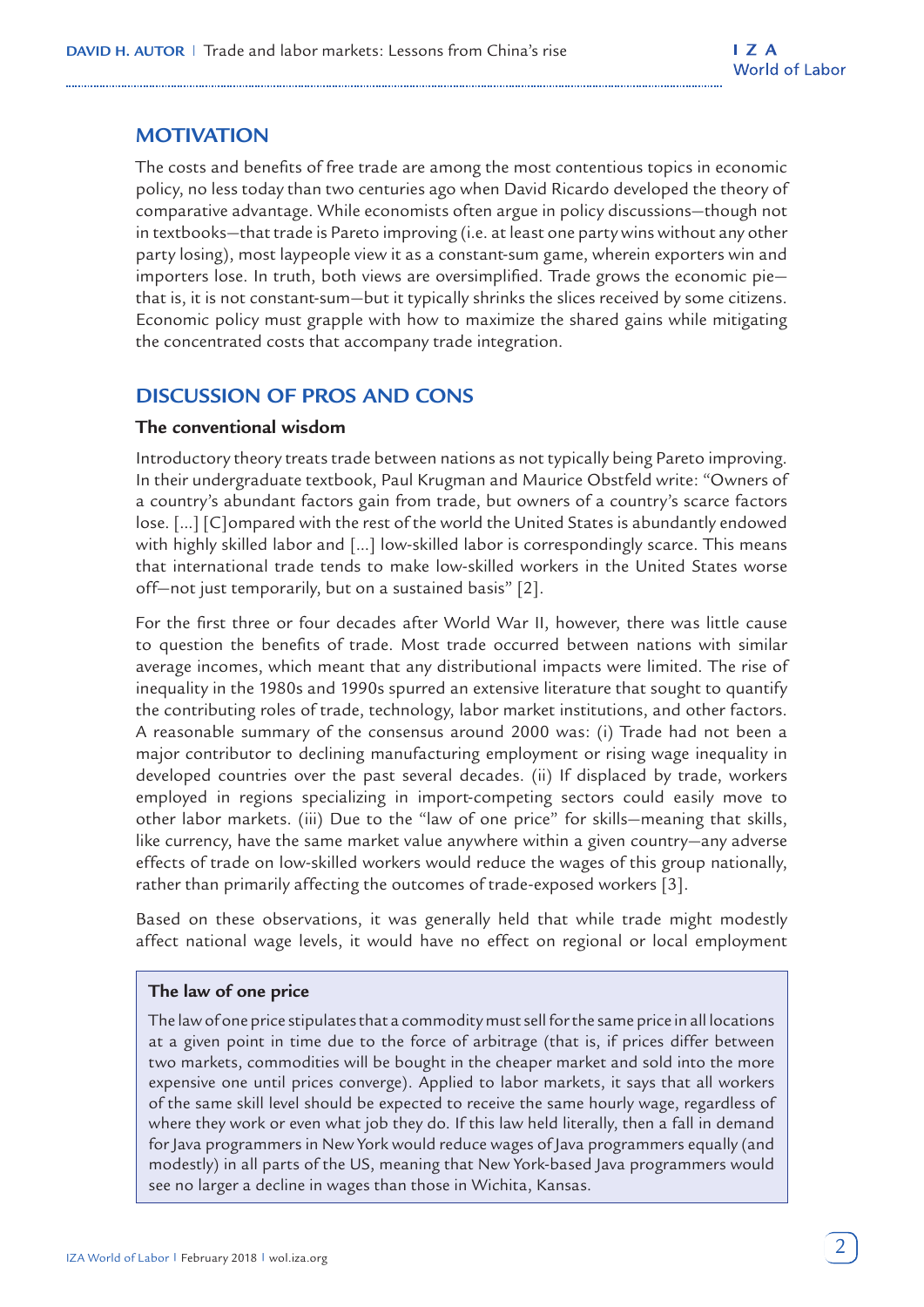rates. Moreover, considering the assumed fluidity of the US labor market, the aggregate gains from trade in the US should be positive, even in the short or medium term (that is, without much delay due to frictional adjustment).

Just as economists were reaching consensus on the impacts of trade on wages and employment, an epochal shift had begun. China, which had lagged economically for centuries, was emerging as a global power and, in the process, reshaping established patterns of trade. The long-held belief that while trade might in theory be strongly redistributive, when in practice it was relatively benign, has been overturned by more recent evidence. Similarly, the idea that trade adjustment is rapid and relatively painless, with effects spread out over broad skill categories rather than being born disproportionately by workers in trade-competing industries or locations, has also been discredited. Moreover, when measuring the potential gains from trade, recent evidence finds that the short- and medium-term adjustment costs of large trade shocks are substantial.

China's rise over the past decades offers a rare opportunity to study the labor market impacts of a large trade shock in developed economies. The evidence gained from studies of this phenomenon makes it clear that the distributional consequences of trade are robustly evident, consistent with canonical theory.

While this evidence does not refute the long-held view that trade increases aggregate welfare or national incomes—indeed, China's meteoric rise from endemic poverty to burgeoning prosperity bears testimony to the potential of trade to deliver rising living standards—it makes clear that trade has both significant benefits and substantial costs. These include distributional costs, which have long been recognized by canonical theory, and adjustment costs, which the literature has typically downplayed. Gaining a keener understanding of when and where trade is costly, and how and why it may be beneficial, are key goals for trade and labor economists. Likewise, policymakers and applied economists should devote renewed focus to managing and mitigating the costs of trade adjustment.

## **The "China Shock"**

One of the toughest challenges for empirical analysis of the causal effects of trade on labor markets is that changes in one country's trade policy are often driven by changes in the behavior of its trading partners. Several features of China's economic rise help researchers to overcome this challenge. First is the unexpected nature of China's export growth. Even after reform implementation in the 1980s, few predicted how important a role China would come to play in the global economy. China's share of world manufacturing exports rose only modestly between 1984 and 1990, from 1.2% to 1.9%. In the 1990s, however, its trade expansion began in earnest.

Second is the depth of economic isolation and accompanying economic distortions during the Maoist era, which kept China far inside its production frontier. Between 1952 and 1978, China's GDP per capita *decreased* from 59th to 134th out of the 167 countries covered by the Penn World Table. When China's economic expansion began, it ignited a phase of rapid catch-up growth that in part reflected how far China had fallen relative to the developed world.

Manufacturing has been the driving force behind China's economic turnaround. Between 1991 and 2012, China's share of world manufacturing value added increased six-fold, from 4.1% to 24.0% (Figure 1). China's stellar growth generated a large positive net global supply shock for manufactured goods, coupled with a large positive net global demand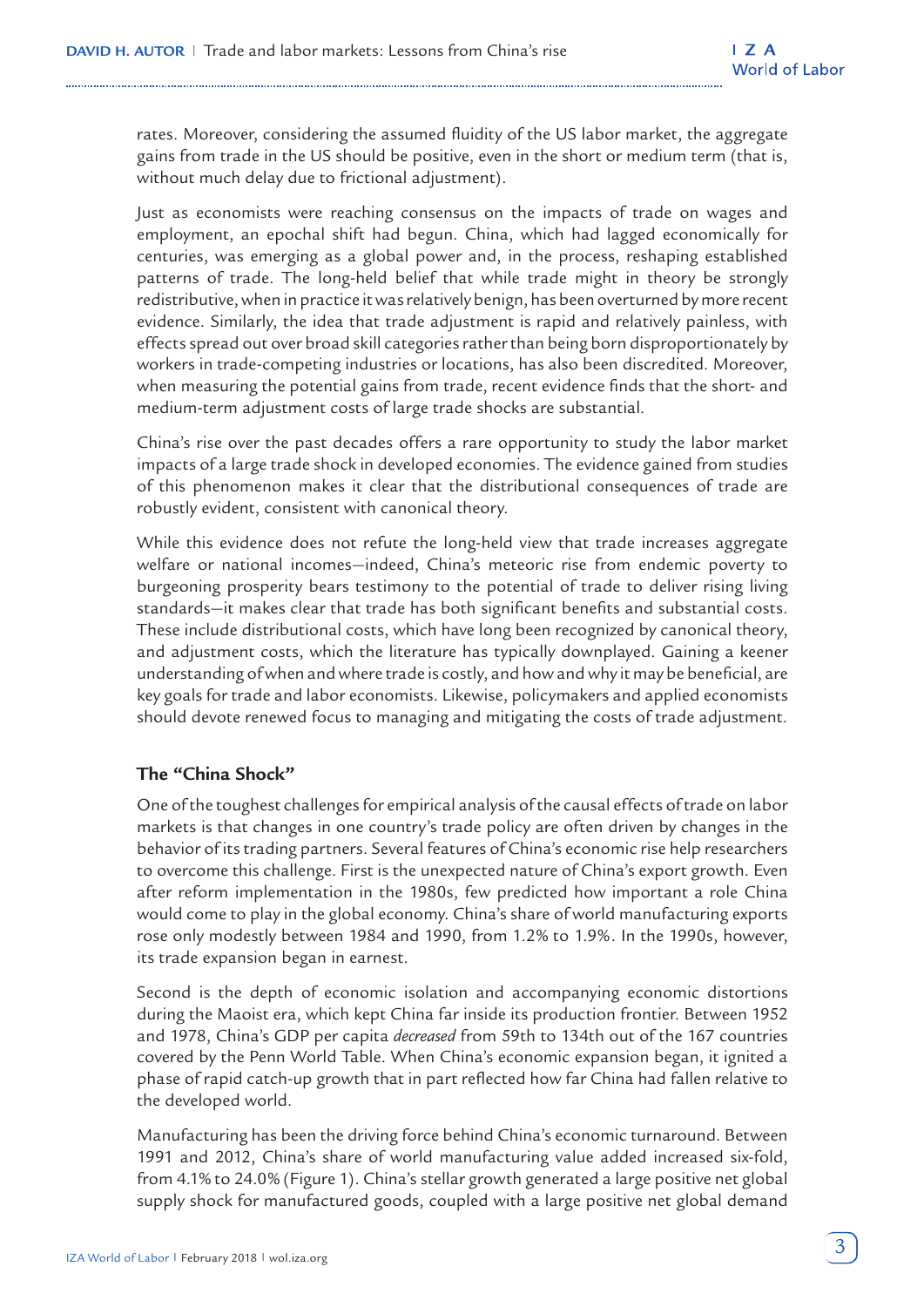shock for raw materials. Regional and national economies differ greatly in their exposure to these two forces, and the effects of China's rise are thus likely to vary across locations according to their own patterns of industry specialization.

## **Industry-level impacts**

Taken as a whole, China's rise is a singular global macroeconomic event, which makes it challenging to empirically identify its consequences. However, the distinct nature of China's comparative advantage gives rise to substantial sectoral variation (i.e. crossindustry and over time) that can be used for credible identification.

Industrialized countries' product markets were the first to feel the effects of supply shocks in China. As China's productive capabilities improved and its trade costs fell, the intensity of competition for US goods increased, inducing a contraction of US industries subject to greater import exposure. Using data on US manufacturing plants for 1977–1997, one study examines the impacts of increased exposure to import competition from lowwage countries [4]. The authors find that over five-year intervals, industries facing larger increases in exposure to trade experience higher rates of plant exit. Among the plants that survive, those in more trade-exposed sectors undergo greater falls in employment and are more likely to switch to a different sector.

A recent study from 2016 provides a complementary analysis that moves the focus to the industry level and extends the data forward in time to cover the period from 1991 to 2011 [5]. The authors exploit an identification strategy that involves instrumenting observed changes in industry import penetration in the US with contemporaneous changes of Chinese imports into other countries [1]. This strategy posits that if numerous rich countries simultaneously substitute Chinese-produced goods within detailed product categories for domestically produced goods or imports from other countries, then China's comparative advantage in these goods improves (e.g. a fall in price, or in transport or tariff costs, or a rise in the quality of China's exports). These forces correspond to a

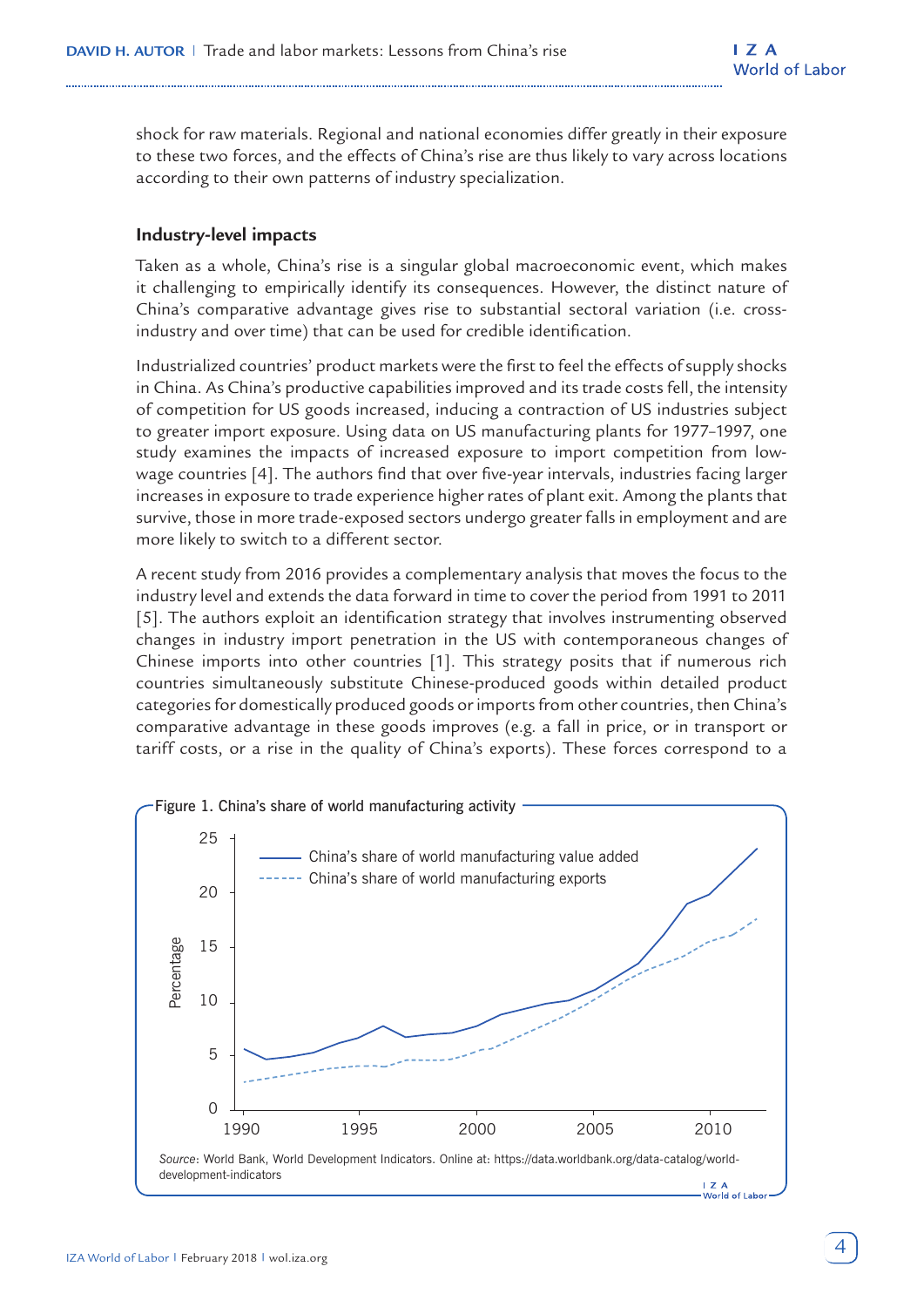supply shock from the perspective of China's trading partners. Consistent with previous results [4], this study shows that US industries facing rising exposure to Chinese imports experienced sizable contractions in employment, number of establishments, and employment per establishment [5].

These findings make clear that employment in import-competing US industries has shrunk as a result of China's rapid growth. For researchers, the challenge is to measure the distributional effects and net economic costs and benefits of these labor market impacts. For policymakers, the challenge is to recognize these costs and benefits, while maximizing the latter and mitigating the former. Quantifying these costs and benefits requires exploring mechanisms that are not evident from the basic facts above, specifically:

- Do the geographically concentrated industry-level shocks to manufacturing translate into localized employment shocks, or do they dissipate regionally and nationally? If they do have localized incidence, are these effects offset or amplified by local labor market mechanisms?
- To what extent are trade-induced reductions in industry employment compensated for by employment gains elsewhere in the economy, potentially outside of tradeimpacted regions?
- Are wages the main margin of adjustment to trade—as has traditionally been believed or are effects also seen on overall employment, or both? If trade does affect overall employment, what are the costs to individual workers and to the public at large?
- Are workers employed at trade-impacted firms and residing in trade-impacted local labor markets disproportionately affected by trade? Or do these shocks diffuse nationally across workers with comparable skills, thus diluting their direct effects?

## **Regional employment impacts**

Because manufacturing activity tends to cluster in specific areas of the country, with a region's manufacturers often concentrating in a narrow set of sub-industries, local exposure to trade varies substantially across locations. Within specific manufacturing regions, there is also wide variation in the industry composition of local firms. To measure regional trade exposure, one of the above-mentioned studies exploits regional industry specialization patterns in the pre-shock period, thereby averting the potential confounding factor created by endogenous adjustment of industry location to concurrent trade shocks [1].

Figure 2 presents the geographic distribution of exposure to increases in Chinese import competition across commuting zones (CZs) between 1991 and 2007. The exposure measure depicted in the figure holds the share of manufacturing in each CZ's employment to be constant as of 1990. It thus measures import competition for the set of manufacturing industries represented in a location, rather than reflecting the overall prevalence of local manufacturing. Over the period 1990 to 2007, CZs that were more exposed to import competition from China experienced substantially greater reductions in manufacturing employment. Contrary to the established understanding of US labor markets as fluid and flexible, over the course of a decade, trade-induced manufacturing declines in CZs were not offset by sectoral reallocation or labor mobility. Instead, overall CZ employment-to-population rates fell at least equally with manufacturing employment rates, and generally by slightly more.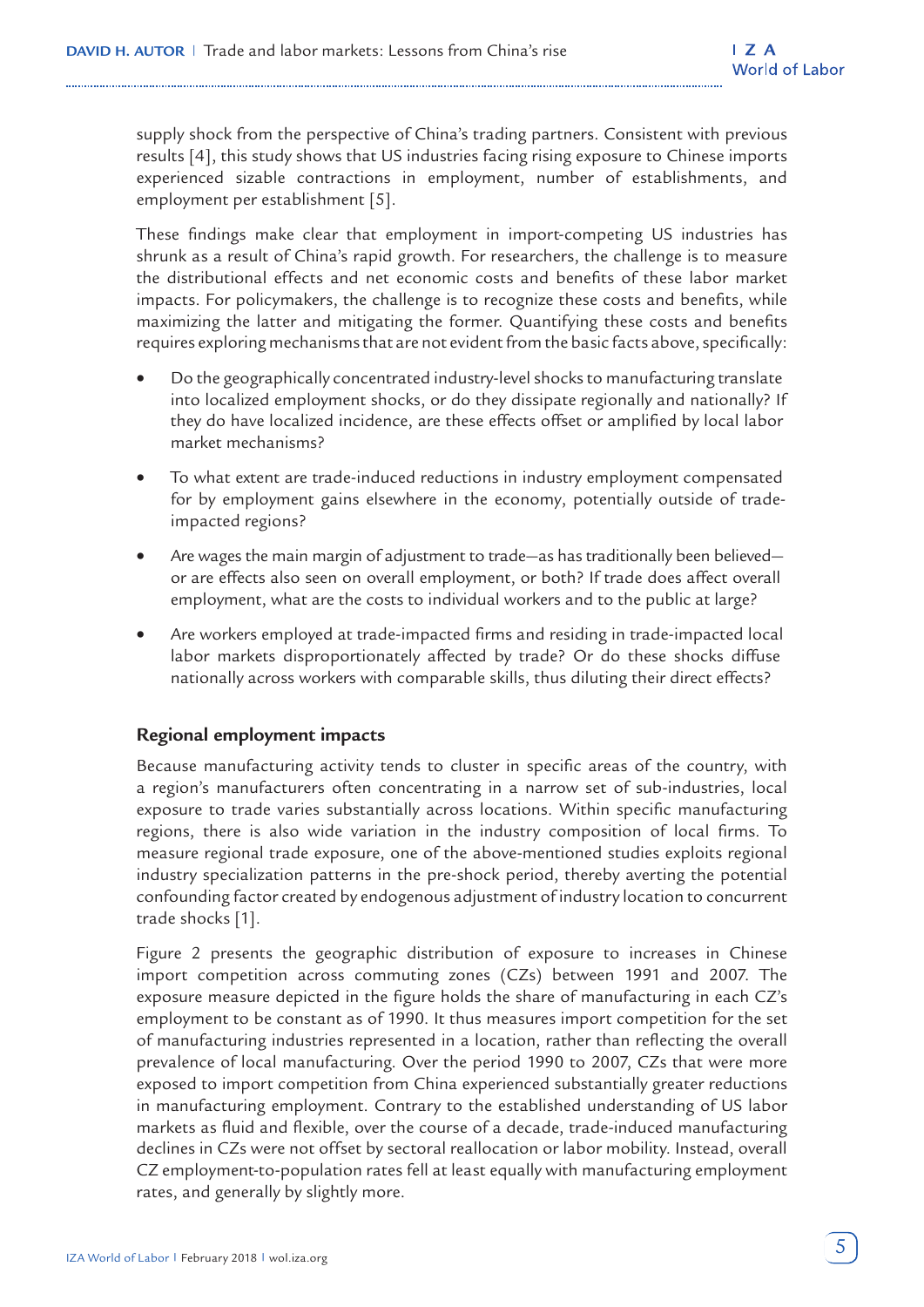These results do not support the traditional assumption of the trade literature that local employment effects of sectoral demand shocks are short lived, and, moreover, they also fail to support the assumption that such shocks do not differentially reduce employment rates in directly impacted CZs relative to the national labor market. The fact that these localized effects endure for the span of (at least) a decade suggests that the effects of trade shocks on labor markets are likely amplified by slow and incomplete adjustment. They also reveal that adjustment does not accrue primarily along the wage margin. While one would expect a modest reduction in wage levels among low-skilled workers nationally, sizable falls are instead found in employment rates within trade-impacted local labor markets.

It is also important to note that analyses for Denmark, Norway, and Spain, covering periods from the late 1990s to 2007, find results that are consistent with the US evidence, suggesting that the phenomenon is not exclusive to the US (see for example [6]).

#### **Commuting zones**

A commuting zone (CZ) is a geographic area used in population and economic analysis. Rather than being set by official boundaries of states, counties, or metropolitan areas, CZs are constructed using data on people's actual commuting patterns. Specifically, a CZ is a set of contiguous US counties containing at least 100,000 residents where: (i) the centroid of the county cluster is commutable from its outskirts; and (ii) most people who live in the county cluster also work there. In 1990, there were 741 CZs identified in the US. In 2000, this number was calculated at 709, meaning that the average effective geographic size of labor markets had increased.



Figure 2. Geographic exposure to trade shocks at the commuting zone level

# **National versus regional impacts**

Do the above results indicate that trade-impacted locations suffered employment declines in absolute terms, or simply that they benefited less than trade-insulated locations?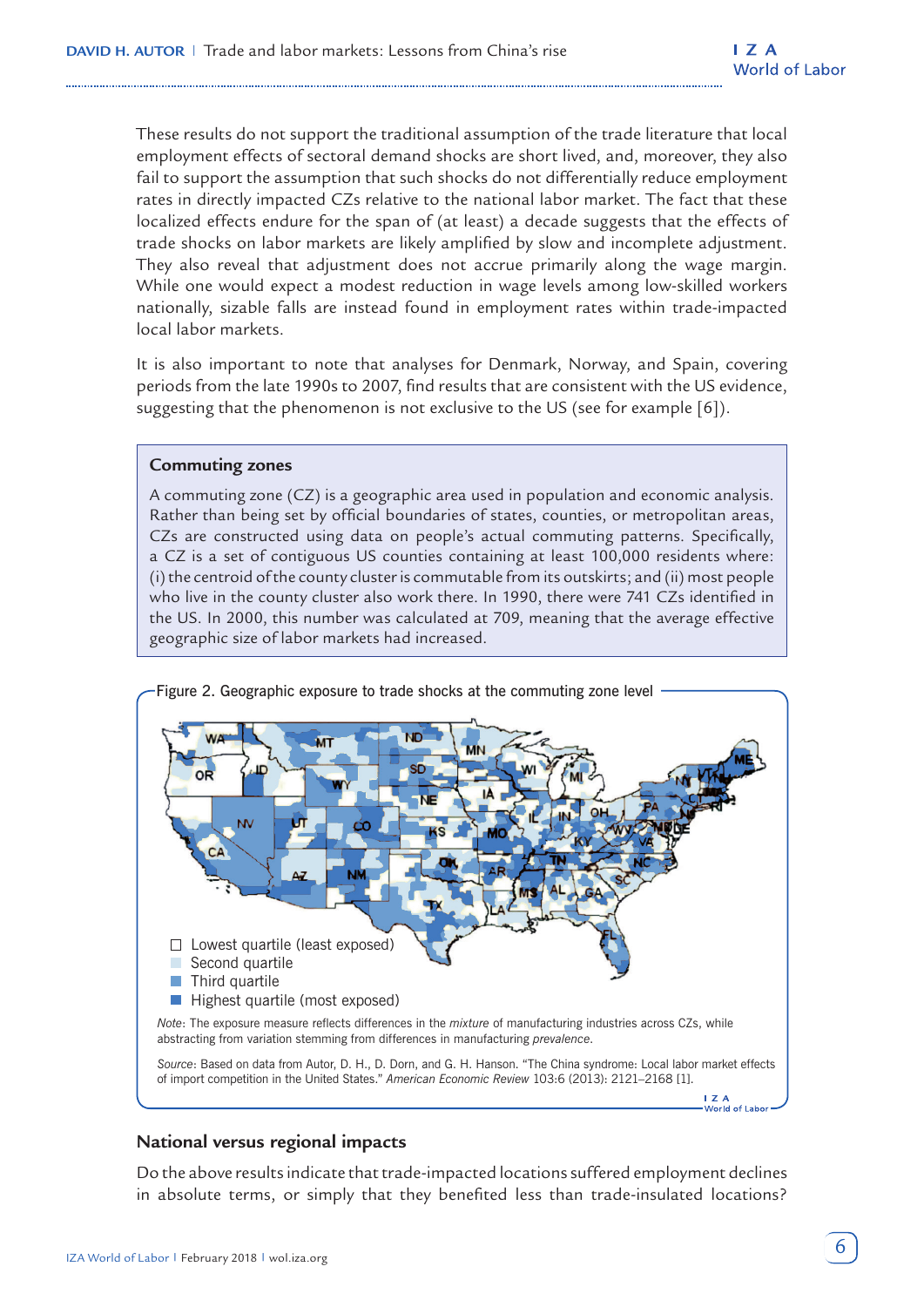This distinction between relative and absolute effects matters: the former covers the distributional effects of trade, whereas the latter deals with the magnitude of the net gains from trade.

The above-mentioned 2016 study assesses whether the seemingly adverse industry and regional impacts are offset by employment responses elsewhere in the economy [5]. The study estimates that if import penetration from China had stopped increasing after 1999, there would have been 560,000 more manufacturing jobs in the US through the year 2011. Actual US manufacturing employment declined by 5.8 million workers from 1999 to 2011, meaning the counterfactual job loss from direct Chinese import competition accounts for 10% of the realized job decline.

Negative shocks to one industry are transmitted to other industries via economic linkages between sectors. For example, rising import competition in the apparel and furniture sectors will cause these "customer" industries to reduce purchases from the "supplier" sectors that provide them with fabric, lumber, and textile and woodworking machinery. Because customers and suppliers often locate near one another, trade-induced employment impacts are likely to be transmitted via linkages to suppliers in the same regional or national market, thus magnifying their aggregate effects.

When manufacturing workers lose their jobs or suffer declines in earnings they will reduce their spending on goods and services. This contraction in demand spreads throughout the economy, dragging down consumption and investment. Offsetting some of these negative demand effects is the notion that workers who exit manufacturing may find jobs elsewhere in the economy, replacing some of the earnings lost in trade-exposed industries. Because aggregate demand and reallocation effect work in opposing directions, their net impact can only be detected on aggregate employment.

Summing over both aggregate demand and reallocation effects, and considering both those industries that are directly exposed to import competition and those that are indirectly exposed via input–output linkages, the analysis in [5] finds that import growth from China between 1999 and 2011 led to an employment reduction of 2.4 million workers. There is little evidence to suggest, however, that employment gains in nonexposed local industries substantially offset these losses. Indeed, the estimated employment decline is actually larger than the 2.0 million job loss estimate when considering only direct and input–output effects.

## **Wage and transfer impacts**

Trade shocks impact more than just the employment margin in labor markets. Workers in trade-exposed CZs experience larger reductions in average weekly wages [3], and these impacts are concentrated among workers in the bottom four wage deciles [7]. Thus, while trade theory has typically emphasized the wage impacts of trade shocks, analysis finds that adjustments at the employment margin might have an even larger quantitative impact on workers' earnings [3].

A direct result of reduced employment and wages in trade-exposed local labor markets is a rise in transfer benefits. Perhaps unsurprisingly, CZs that are more trade exposed experience greater increases in per capita payouts of unemployment insurance and trade adjustment assistance (TAA) (see the illustration on page 1, based on [1]), both of which are designed to assist laid-off workers.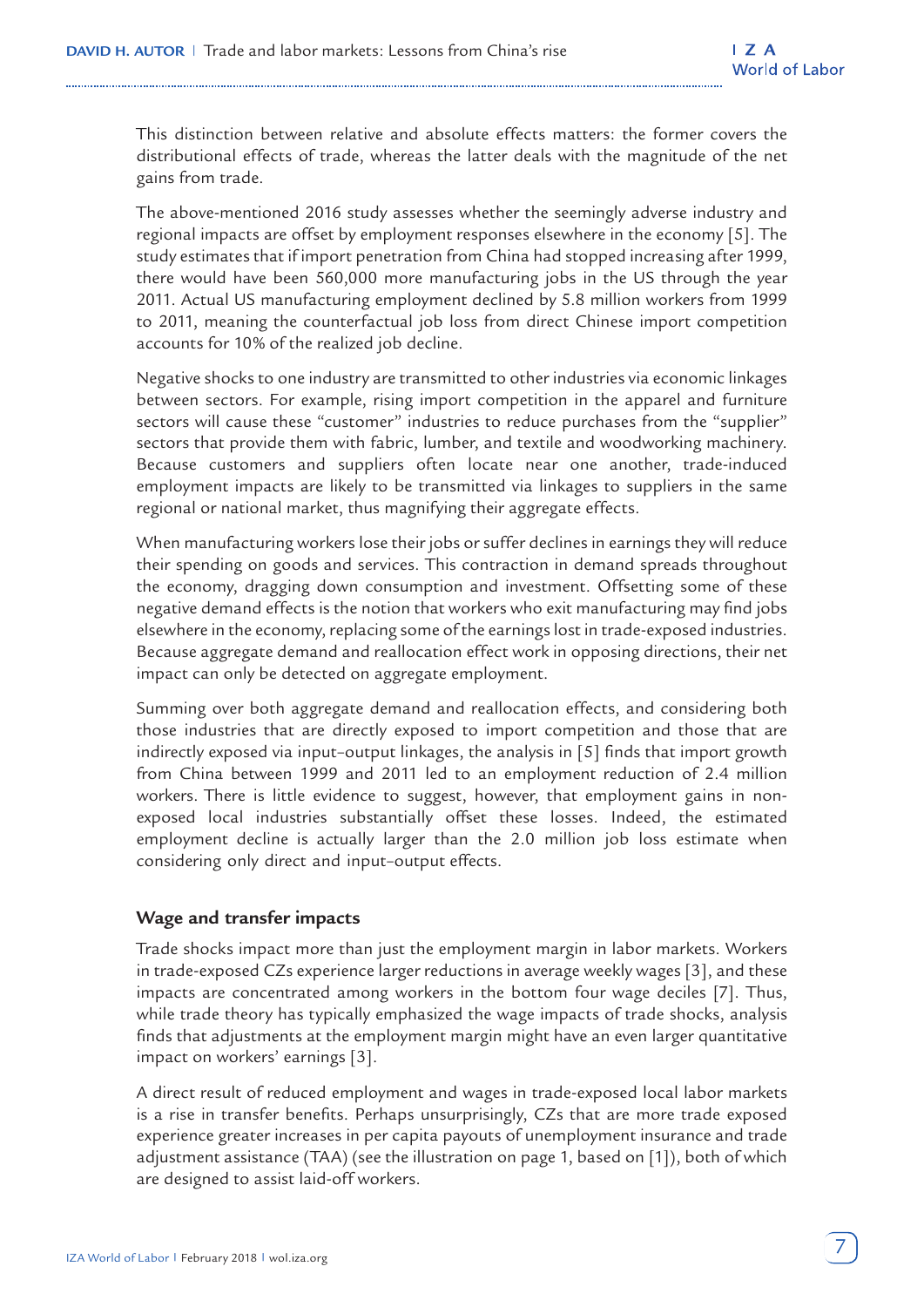This is not just a short-term issue: trade-induced declines in local employment and wages appear to be persistent. As the illustration on page 1 shows, CZs that are more tradeexposed see larger per capita growth in publicly provided medical care and government income assistance, indicating that more households are qualifying for income-based health benefits and meeting the threshold for welfare payouts. Trade exposure also contributes to an increase in disability benefits, which are typically associated with permanent exit from the labor force. And finally, retirement benefits also rise in more trade-exposed CZs, suggesting that adverse labor market shocks induce more workers to retire early.

The impact of trade shocks on benefit take-up is sizable: per worker transfer receipts rise by approximately \$6 per capita for every extra \$100 in local import exposure. Perhaps even less expected are the categories of benefits in which these transfers accrue. TAA, the federal government's primary program to help workers who lose their jobs due to foreign competition, offers extended unemployment benefits of up to 18 months, where eligible workers may obtain allowances toward relocation, job search, and health care, as long they remain enrolled in a training program. However, despite its intended purpose, TAA has a negligible impact on easing local adjustment to trade shocks. Comparing a CZ at the 75th versus the 25th percentile of trade exposure over the 1991–2007 period, the findings show an average increased per capita take-up of TAA of only \$0.23 in the moreversus less-exposed CZ. By contrast, public spending on medical benefits, federal income assistance, and social security retirement and disability benefits grew by more than \$45 per capita in the more-exposed CZ, relative to the less-exposed one.

## **Worker-level impacts**

Which types of workers bear the costs of trade adjustment—those employed by tradeimpacted firms? Or, are these effects felt equally by all comparably skilled workers in a locality? In a frictionless labor market where workers move quickly across firms, industries, and regions, wages should adjust uniformly within skill groups in response to a trade shock, even if only a subset of industries or regions is directly exposed. If worker mobility is imperfect across jobs and locations, however, trade shocks can have heterogeneous impacts across workers within the same skill groups. Until recently, there has been little evidence on how individual workers adjust to trade shocks.

A 2014 study uses longitudinal data from the US Social Security Administration to analyze the impact of import competition from China on the careers of individual workers [8]. Comparing workers with similar demographic characteristics and previous labor market outcomes, but who differ according to the *subsequent* trade exposure of their 1991 industry of employment, those initially employed in subsequently trade-exposed industries accumulate substantially lower earnings over the period 1992–2007. Although workers who become trade-exposed due to initial industry affiliation move among jobs at a higher rate than those who are not trade-exposed, this trade-induced job mobility is shown to be insufficient to offset the difference in career earnings between more and less trade-exposed workers.

Why do trade-exposed workers not fully recover earnings losses after changing employers? One possible explanation is that job displacement devalues prior industry-specific human capital, leaving affected workers poorly prepared for their new roles relative to nondisplaced workers. Ironically, workers may also suffer subsequent earnings losses because they seek new positions in the industries where they currently possess specific skills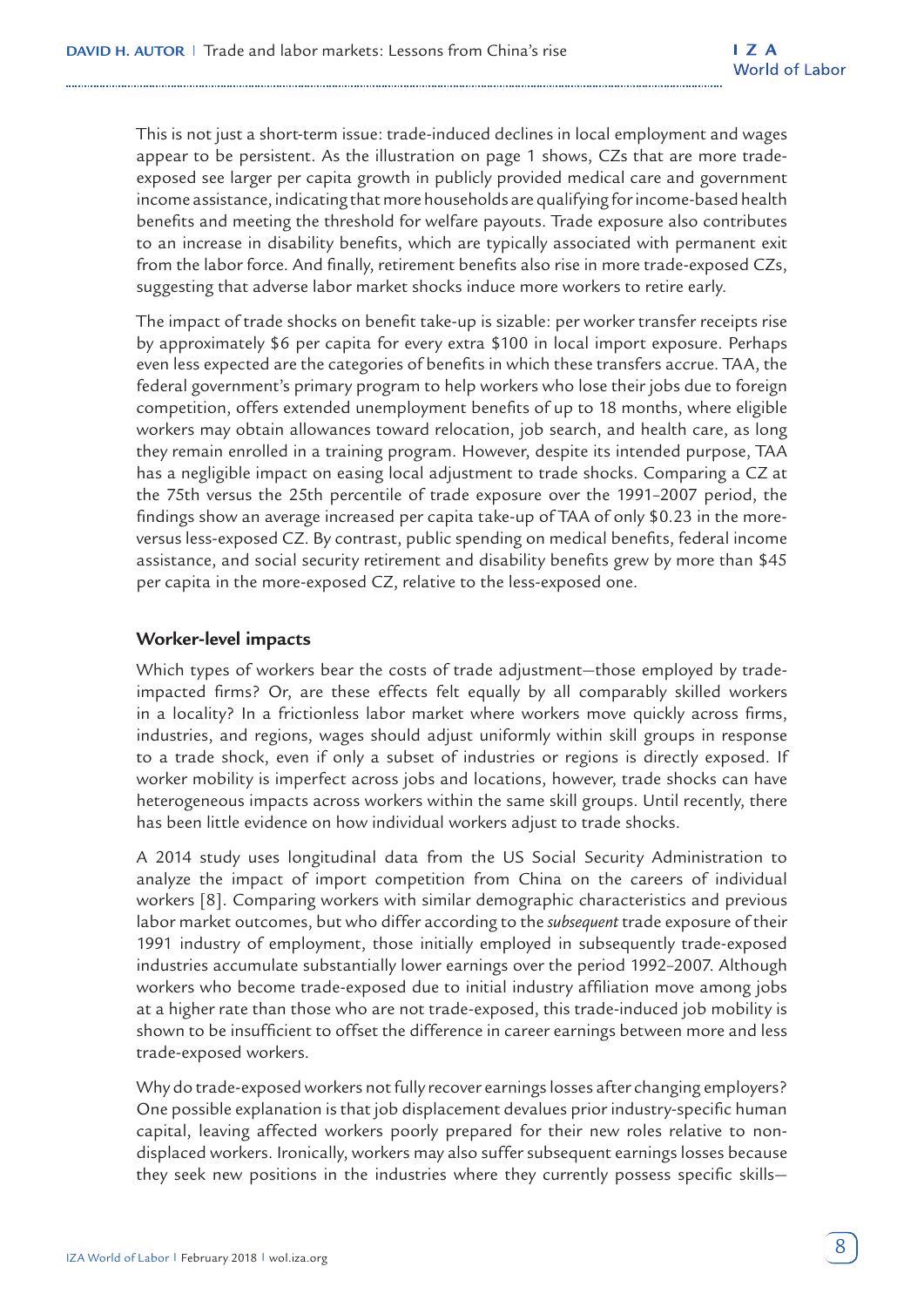industries that remain exposed to import competition and hence may subject these workers to further job displacement.

Although trade shocks affect both high- and low-wage individuals, there are substantial differences between their patterns of adjustment. Workers whose pre-shock wages are in the top earnings tercile of their age cohort respond primarily by relocating to firms outside the manufacturing sector, and they do not lose earnings relative to their peers who started out in less trade-exposed industries. By contrast, workers in the bottom tercile of pre-shock earnings react by relocating primarily within the manufacturing sector, often remaining in industries that are hit by subsequent increases in import competition. These low-wage workers experience substantial differential earnings losses, as they earn less per year both while working at the initial firm and after relocating to new employers.

Worker-level adjustment patterns in response to Chinese import competition have also been studied for several EU countries, including Denmark, Norway, and the UK (e.g. [9]). As in the US, earnings losses are concentrated among low-skilled workers. These results as well as structural estimates of models with sectoral switching costs suggest that workers in import-competing sectors incur differential adjustment costs in reaction to the China trade shock, depending on initial industry and pre-shock wage levels.

#### **A brief look at the positive side of international trade**

These gloomy tidings from the labor market do not imply that trade integration, or China's rise specifically, have reduced US welfare—and even less so global welfare. On the benefit side, there is no question that rising trade integration has lowered consumer prices in the developed world. Recent work estimates that China's entry into the World Trade Organization in 2001 reduced the price index for manufactured goods in the US by 7.6% between 2000 and 2006 [10]. Moreover, the expanded ability of firms in high wage countries to offshore production to China may raise productivity for home-country workers, lower the relative price of intermediate goods, and extend the range of final goods that firms are capable of producing. And there is little doubt that China's rise as an exporter has been central to its extraordinary economic growth, which lifted 680 million Chinese citizens out of poverty between 1981 and 2010 [11]. The expansion of the economic pie from these positives means that, in theory, all countries could compensate those adversely impacted by trade integration to make all individuals better off.

# **LIMITATIONS AND GAPS**

A key limitation of the evidence above is that it considers only the cost side of the cost– benefit equation. While this evidence is unambiguous that workers, firms, and local communities that are directly in the path of rapidly advancing international competition suffer substantial and durable adverse adjustment costs, this article does not provide analogous evidence on the gains experienced by consumers facing lower goods prices, nor does it quantify the production and profit opportunities opened for domestic multinationals. Concretely, it is hard to imagine Apple's success in conceiving and delivering wildly popular consumer products absent the capability of its primary Chinese supplier, Foxconn, to manufacture these labor-intensive products at relatively low cost and high quality. The correct interpretation of the evidence provided here, therefore, is that rising international competition imposes concentrated costs on a subset of workers and communities—not that this competition is harmful in net for a trading country.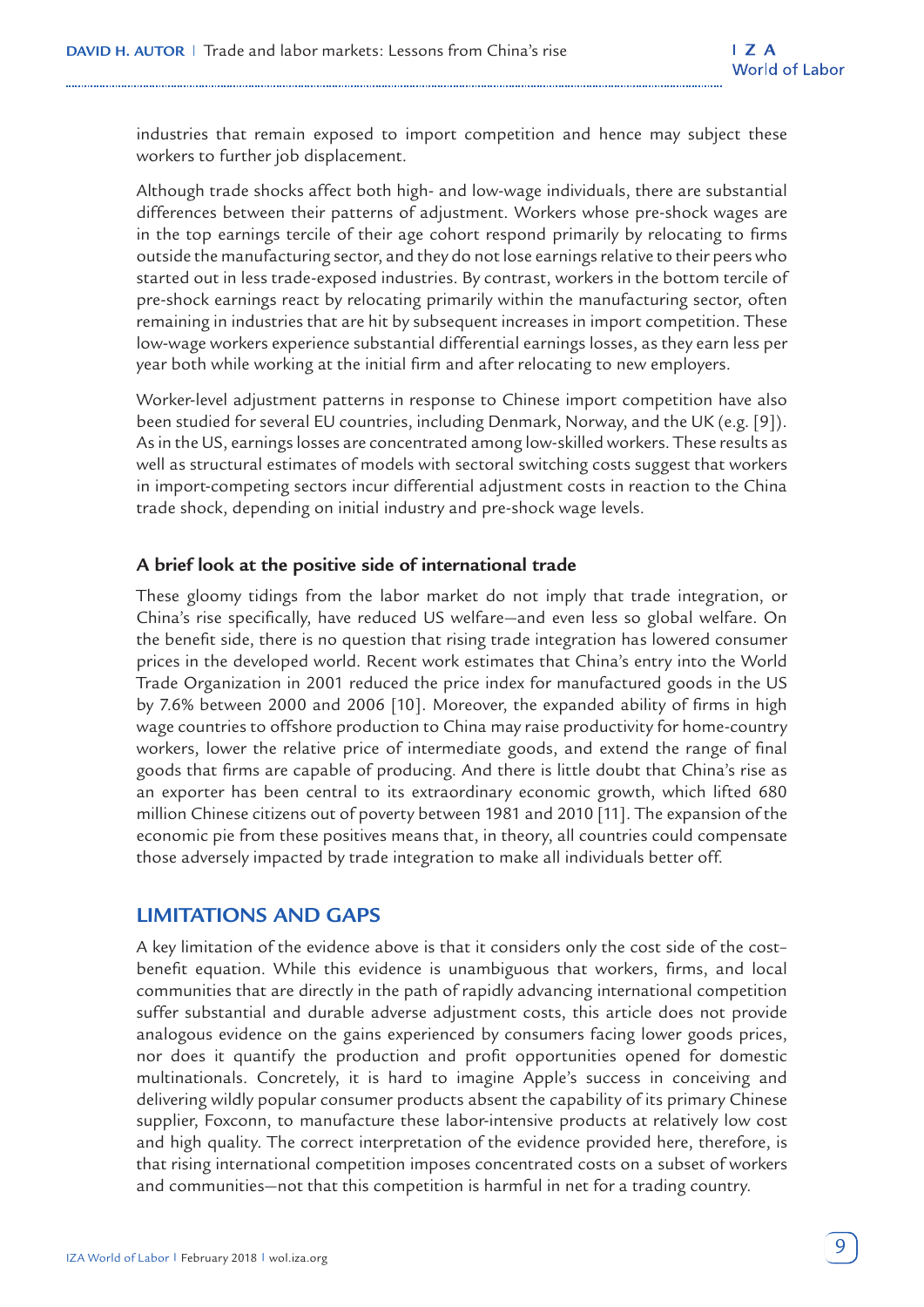A second gap in understanding is that we know little about the dynamics of trade adjustment. The US-based evidence above indicates that the adjustment process can be sluggish, unfolding over a decade or longer. Recent work studying the labor market effects of Brazil's rapid reduction in import tariffs in the early 1990s presents an even more troubling picture: alongside slow adjustment, the long-term consequences may include permanently lower productivity, earnings, and formal sector employment in more trade-exposed regions [12]. If this finding bears up broadly—and it is premature to say whether it will do so—it adds urgency to understanding why trade-exposed areas tend not to fully rebound, and to exploring the set of policies and local conditions that can improve the speed and extent of rebound.

This last observation underscores what is perhaps the essential gap in our understanding of the effect of trade on labor markets, which is an extraordinarily limited knowledge of what policies "work" to facilitate trade adjustment, either at the individual level (e.g. wage insurance or training programs), the local geographic level (e.g. subsidizing new business formation or, alternatively, facilitating worker moves to new locations), or the national level (e.g. adopting gradualism versus shock therapy in trade policy). Now that research has unambiguously demonstrated that sharp changes in trade exposure impose substantial adjustment costs on workers, firms, and surrounding communities, it is incumbent on researchers and policymakers to think creatively, rigorously, and experimentally—meaning, using the best tools of social science—to discern what policies serve to maximize the shared gains from trade while minimizing the concentrated brunt of adjustment costs on a subset of citizens.

# **SUMMARY AND POLICY ADVICE**

While policy knowledge is lamentably incomplete, enough is already known to conclude that there is no magic policy that can reap all of the benefits of trade integration while fully shielding workers from the costs of trade adjustment. When industries contract due to either trade, technological advances, or even shifts in consumer tastes—workers in those industries typically experience considerable economic losses.

Though rigorous evidence is quite limited, there are at least five policy levers that appear promising for mitigating these costs and sharing the gains from trade integration more broadly. First are well-designed trade adjustment assistant programs. In the US, for example, the federal TAA program is difficult for workers to access and places artificial strictures on their re-employment options. Making assistance more accessible, flexible, and supportive rather than constraining of labor market re-entry would be a first constructive step.

A second policy to consider is wage insurance. Workers displaced from career jobs typically have trouble getting back into the labor market and are often understandably reluctant to accept a new job at diminished pay and status. But waiting is costly. The longer workers spend unemployed, the harder re-employment becomes. The simple idea of wage insurance is to ease the economic and psychological pain of transitioning to a new line of work. If a displaced worker must take a pay cut to find a job, a publicly provided wage insurance policy would meet them part way. Workers may quickly move up the wage ladder once re-employed, but if this does not occur, wage insurance affords them months of enhanced pay while they make other adjustments.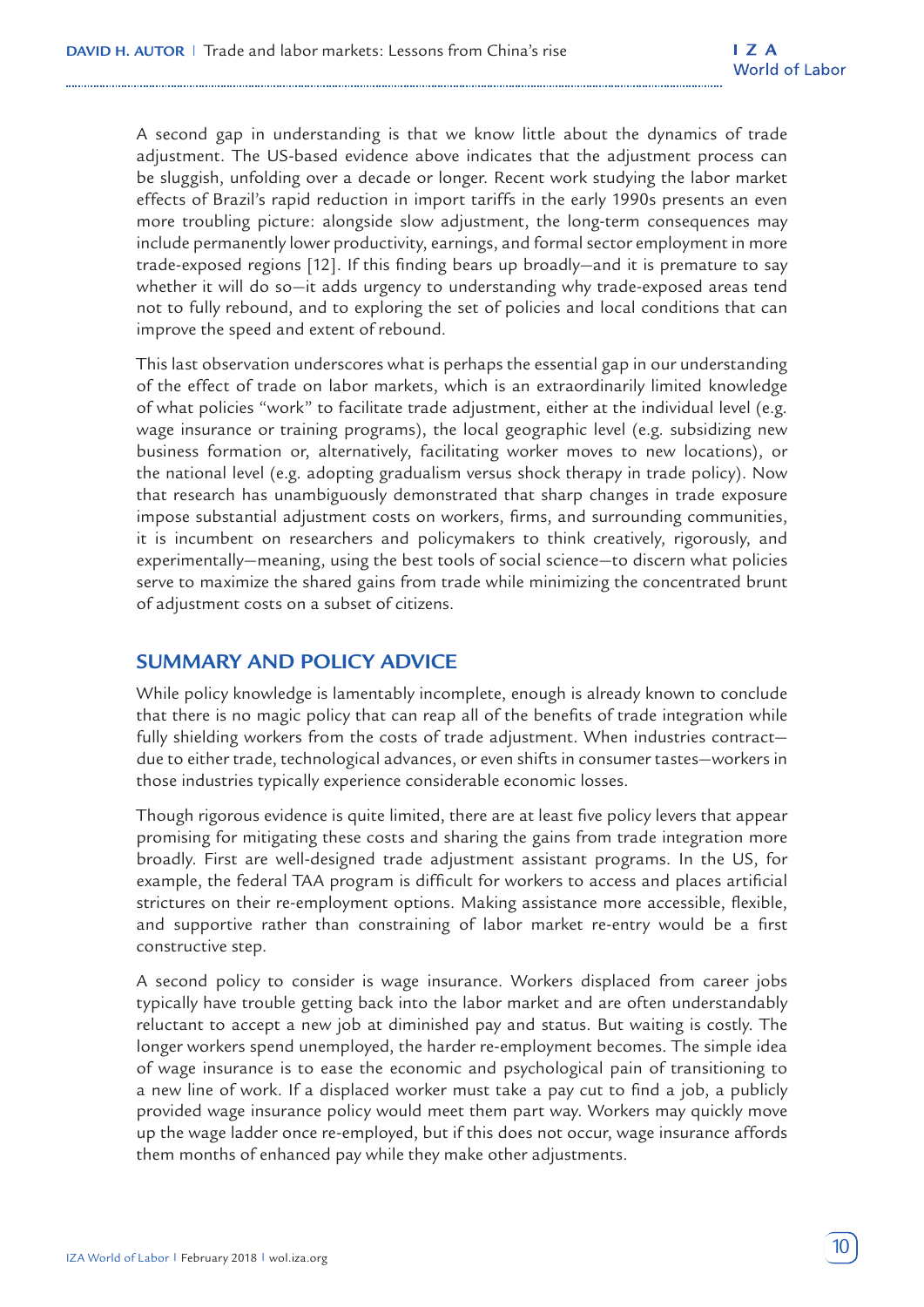A wage subsidy that increases the rewards to otherwise low-wage work is a third policy option. In the US, the Earned Income Tax Credit (EITC) is among the nation's most significant tools for reducing poverty and encouraging work. Receipt of EITC payments is contingent on having work, and much evidence confirms that the EITC increases both income and employment. But the EITC provides almost no cash assistance or employment incentive to childless workers and non-custodial parents, many of whom are low-wage men. Thus, the EITC excludes a group that is much in need. Expanding the EITC into a generalized "earners' credit" would assist workers whose earnings have been reduced due to economic forces—such as trade exposure and technological displacement—outside of their individual control.

Developed countries' experiences with the China Shock also underscore the value of gradualism as a principle for trade policy. There is a natural ebb and flow to labor markets: as older workers retire and younger workers enter, industries are able to change size without disrupting careers. But sharp labor market shocks that convulse entire industries rush this gradual process, imposing steep transitional costs. In short, such shock therapy is rarely wise as labor market policy.

Too often, policy is guided by untested assumptions, stylized economic theories that omit critical details, and a selected set of historical anecdotes that may lack generality entirely. Thus, a fifth policy that policymakers should almost universally embrace is rigorous experimentation to learn what works. Policies should not only be well intentioned but also explicitly engineered to be rigorously evaluated as they go into effect. Experimentation may take the form of random assignment, a phased rollout of program benefits among individuals or communities, or a set of crisp administrative rules that creates clear contrasts in the extent or nature of treatment among different beneficiaries. Policy making is both an art and a science, and the scientific component has advanced considerably over the past decade, as randomized controlled trials have been widely deployed to evaluate and improve economic and social policy. In trade policy, the stakes are high. Not by coincidence, the opportunity for well-designed policy to improve individual and collective outcomes is substantial.

Trade integration offers profound gains for all nations. Reaping them is a worthy policy goal. Yet an appreciation for the concentrated costs trade adjustment imposes on a subset of citizens should caution policymakers to proceed toward that goal with due care.

#### **Acknowledgments**

This piece draws extensively on papers co-authored with Daron Acemoglu, David Dorn, Gordon Hanson, and Brendan Price. Sections of the text above are reproduced in whole or part from [3]. The author acknowledges research support from the National Science Foundation (SES-1227334) and the Russell Sage Foundation. He thanks Evan Soltas and the editors of the IZA World of Labor for their assistance with preparation of this article.

#### **Competing interests**

The IZA World of Labor project is committed to the *IZA Guiding Principles of Research Integrity*. The author declares to have observed these principles.

© David H. Autor